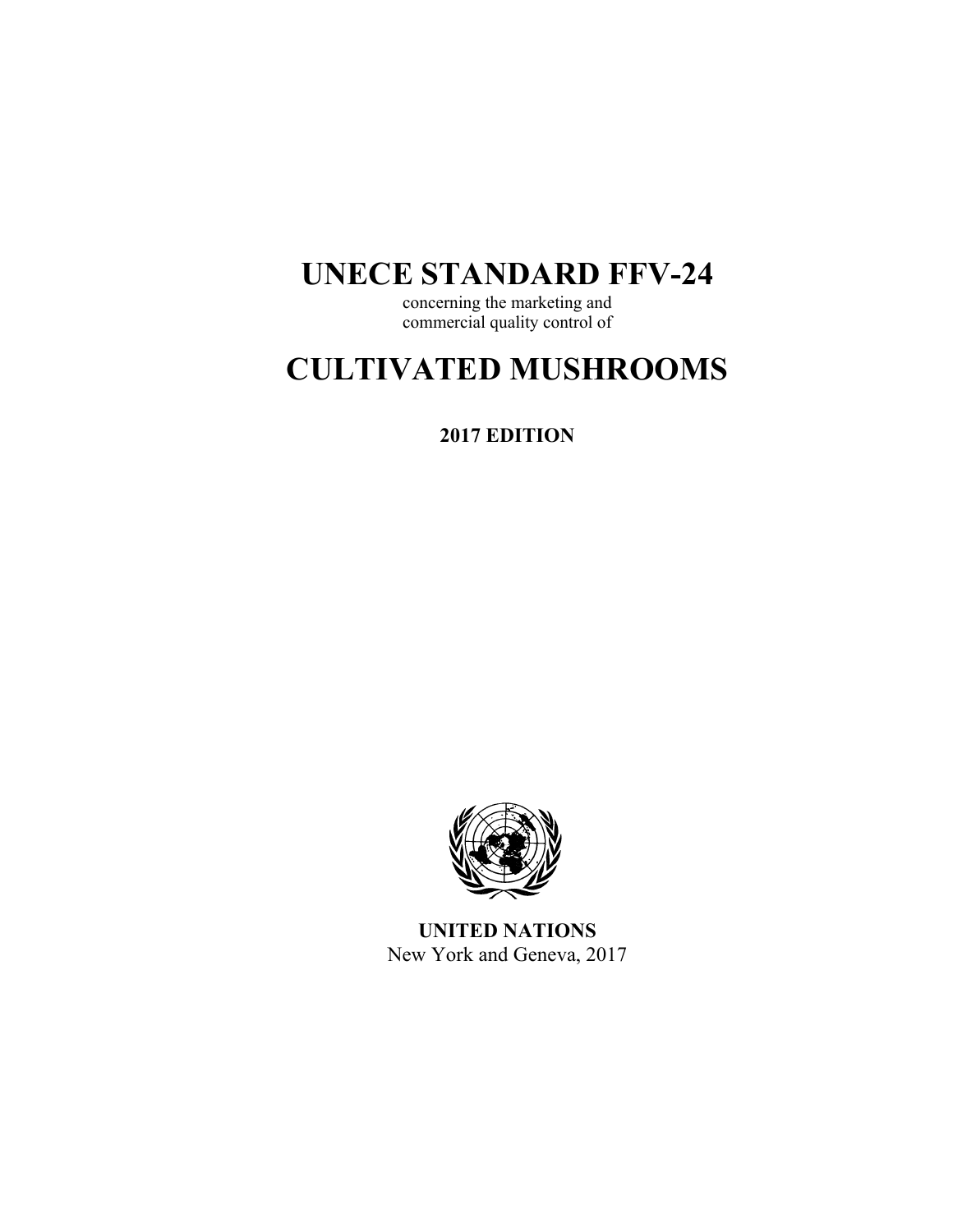#### **NOTE**

#### **Working Party on Agricultural Quality Standards**

The commercial quality standards developed by the Working Party on Agricultural Quality Standards of the United Nations Economic Commission for Europe (UNECE) help facilitate international trade, encourage highquality production, improve profitability and protect consumer interests. UNECE standards are used by governments, producers, traders, importers and exporters, and other international organizations. They cover a wide range of agricultural products, including fresh fruit and vegetables, dry and dried produce, seed potatoes, meat, cut flowers, eggs and egg products.

Any member of the United Nations can participate, on an equal footing, in the activities of the Working Party. For more information on agricultural standards, please visit our website <www.unece.org/trade/agr>.

The present revised Standard for Cultivated Mushrooms is based on documents ECE/TRADE/C/WP.7/GE.1/2010/10 and ECE/TRADE/C/WP.7/2012/8, reviewed and adopted by the Working Party at its sixty-sixth and sixty-eighth sessions.

Aligned with the Standard Layout (2017)

The designations employed and the presentation of the material in this publication do not imply the expression of any opinion whatsoever on the part of the United Nations Secretariat concerning the legal status of any country, territory, city or area or of its authorities, or concerning the delimitation of its frontiers or boundaries. Mention of company names or commercial products does not imply endorsement by the United Nations.

All material may be freely quoted or reprinted, but acknowledgement is requested.

Please contact the following address with any comments or enquiries:

Agricultural Standards Unit Economic Cooperation and Trade Division United Nations Economic Commission for Europe Palais des Nations CH-1211 Geneva 10, Switzerland E-mail: agristandards@unece.org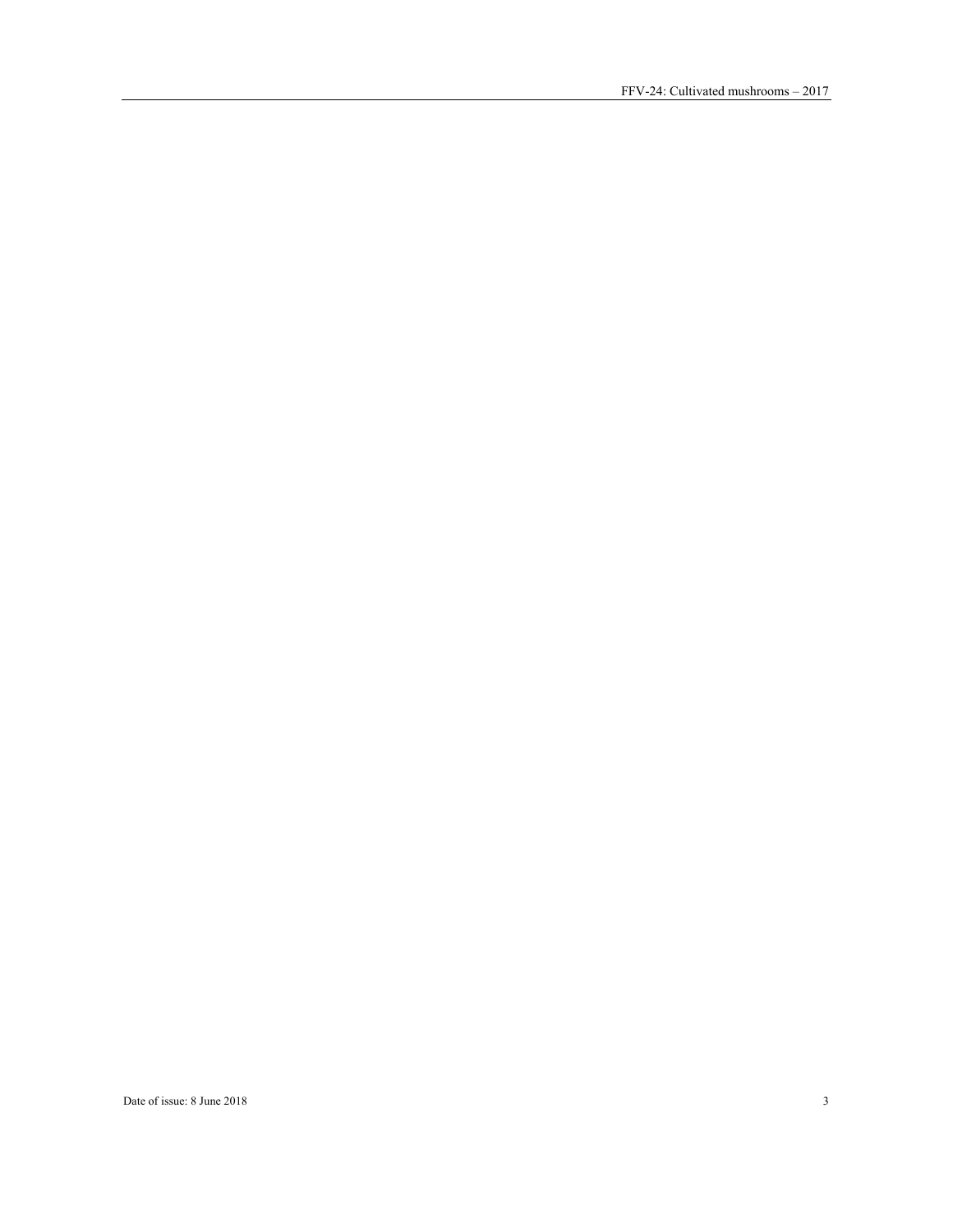## **UNECE standard FFV-24 concerning the marketing and commercial quality control of cultivated mushrooms**

## **I. Definition of produce**

This standard applies to the carpophores (fruiting bodies) of strains grown from the genus *Agaricus* (syn. *Psalliota*)1 to be supplied fresh to the consumer, mushrooms for industrial processing being excluded.

Cultivated mushrooms are classified into the following commercial types, whereas these first of all are classified into two groups:

- uncut mushrooms, which have the lower part of the stalk uncut
- cut mushrooms, which have the lower part of the stalk cut.

In both groups, a distinction is made between the stages of development:

- closed mushrooms, i.e. mushrooms with the cap completely closed
- veiled mushrooms, i.e. mushrooms whose cap is connected to the stalk by the veil
- open mushrooms, i.e. mushrooms with an open cap (open cap or flat; a slight downturn of the edges of the cap is required)
- flat mushrooms, i.e. mushrooms that are fully open (but the edges of the cap are neither too cupped nor inverted).

Cultivated mushrooms are further classified into two colour groups**:** 

- "white"
- "brown" or "chestnut".

## **II. Provisions concerning quality**

The purpose of the standard is to define the quality requirements for cultivated mushrooms after preparation and packaging.

However, if applied at stages following export, products may show in relation to the requirements of the standard:

- a slight lack of freshness and turgidity
- for products graded in classes other than the "Extra" Class, a slight deterioration due to their development and their tendency to perish.

The holder/seller of products may not display such products or offer them for sale, or deliver or market them in any manner other than in conformity with this standard. The holder/seller shall be responsible for observing such conformity.

 $\overline{a}$ 

<sup>&</sup>lt;sup>1</sup> However, for mixed packages as defined in Chapter V, A. (Uniformity), the cultivated mushrooms of species other than *Agaricus* must meet the minimum requirements.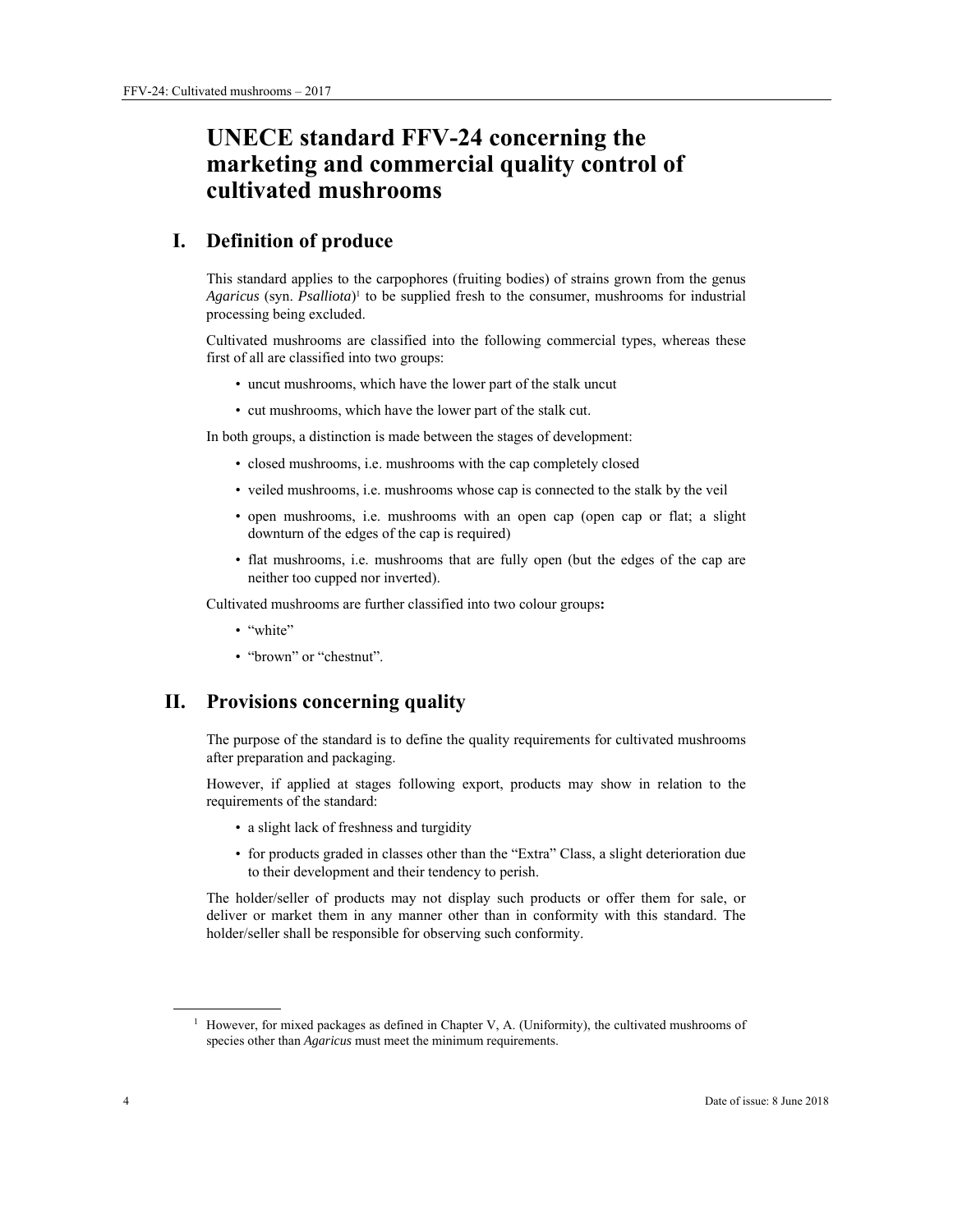#### **A. Minimum requirements**

In all classes, subject to the special provisions for each class and the tolerances allowed, the cultivated mushrooms must be:

- intact; in case of cut mushrooms the cut must be clean
- sound; produce affected by rotting**,** severe browning in the stalk or deterioration such as to make it unfit for consumption is excluded
- clean, practically free of any visible foreign matter, other than casing material
- fresh in appearance, account should be taken of the typical gill colour of the strain and/or commercial type
- practically free from pests
- practically free from damage caused by pests
- free of abnormal external moisture
- free of any foreign smell and/or taste.

The development and condition of the cultivated mushrooms must be such as to enable them:

- to withstand transportation and handling
- to arrive in satisfactory condition at the place of destination.

#### **B. Classification**

The cultivated mushrooms are classified in three classes, as defined below:

#### **(i) "Extra" Class**

Cultivated mushrooms in this class must be of superior quality. They must be characteristic of the commercial type. They must be well formed.

The cultivated mushrooms must be practically free of casing material; uncut mushrooms may also have traces of casing material on the foot.

In the case of cut mushrooms, the cut must be approximately perpendicular to the longitudinal axis.

They must be free from defects, with the exception of very slight superficial defects, provided these do not affect the general appearance of the produce, the quality, the keeping quality and presentation in the package.

#### **(ii) Class I**

Cultivated mushrooms in this class must be of good quality. They must be characteristic of the commercial type.

In the case of cut mushrooms, the cut must be approximately perpendicular to the longitudinal axis.

The following slight defects, however, may be allowed, provided these do not affect the general appearance of the produce, the quality, the keeping quality and presentation in the package:

• a slight defect in shape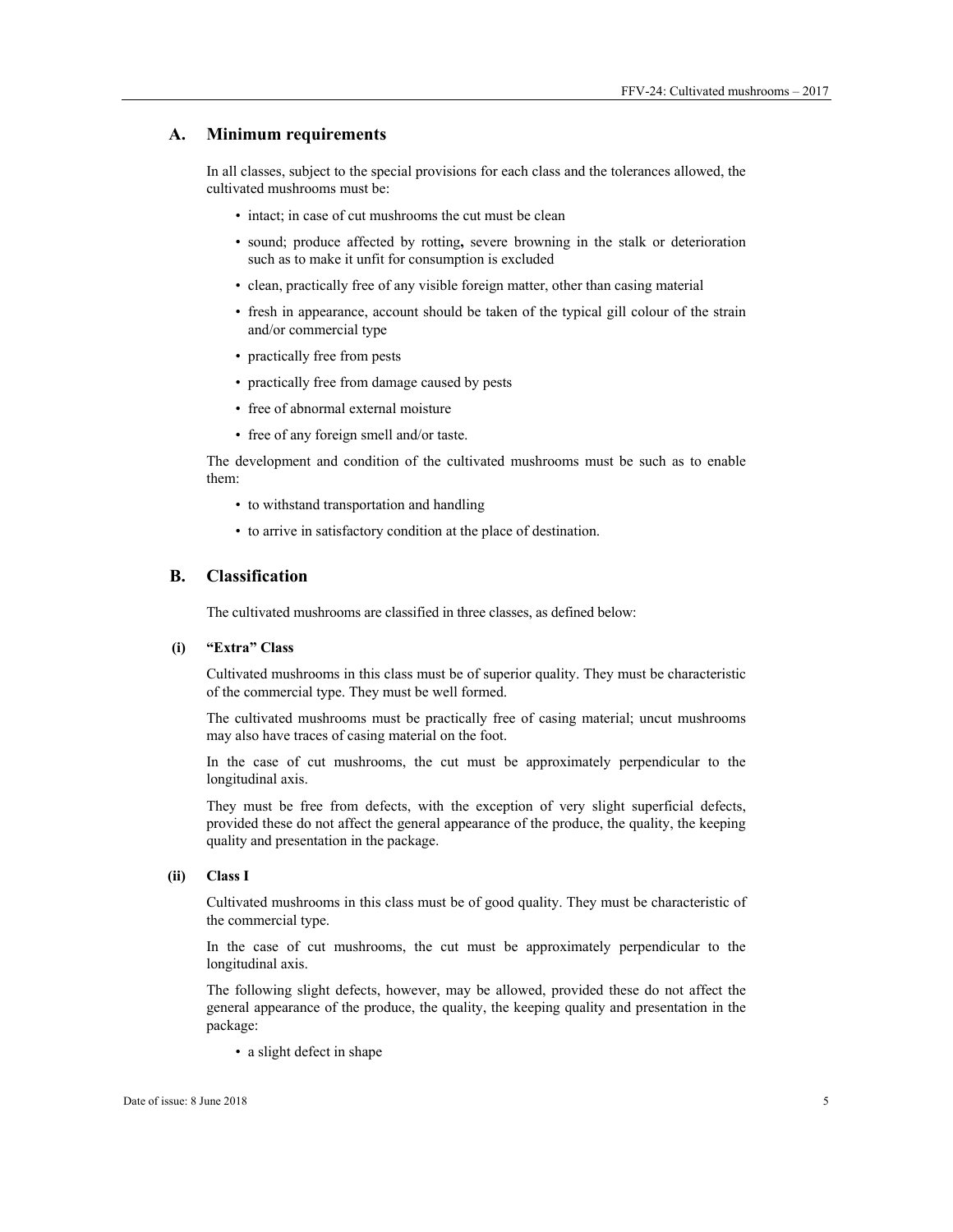- slight defects in colouring
- slight superficial bruising
- very slight internal moisture of the stalk
- slight traces of casing material; uncut mushrooms may also have some casing material on the foot.

#### **(iii) Class II**

This class includes cultivated mushrooms that do not qualify for inclusion in the higher classes but satisfy the minimum requirements specified above.

The following defects may be allowed, provided the cultivated mushrooms retain their essential characteristics as regards the quality, the keeping quality and presentation:

- defects in shape
- defects in colouring
- slight bruising
- slight damage to the stalk
- slight internal moisture of the stalk
- discoloured feathering
- hollow stalks
- traces of casing material; uncut mushrooms may also have some casing material on the foot.

## **III. Provisions concerning sizing**

Size is determined by the maximum diameter of the cap and the length of the stalk, according to the following specifications. The length of the stalk is measured from:

- the gills under the cap for open and flat mushrooms
- the veil for closed and veiled mushrooms.

The minimum size shall be:

- 15 mm for closed cap, veiled and open mushrooms
- 20 mm for flat mushrooms.

To ensure uniformity in size, the range in size between produce in the same package shall not exceed:

#### (a) Closed, veiled and open mushrooms

| Diameter of cap |                | Maximum length of stalk |                        |  |
|-----------------|----------------|-------------------------|------------------------|--|
| Size            | Size limits    | Cut mushrooms           | <b>Uncut mushrooms</b> |  |
| Small           | $15 - 45$ mm   |                         |                        |  |
| Medium          | $30 - 65$ mm   | $1/2$ of cap diameter   | $2/3$ of cap diameter  |  |
| Large           | 50 mm and over |                         |                        |  |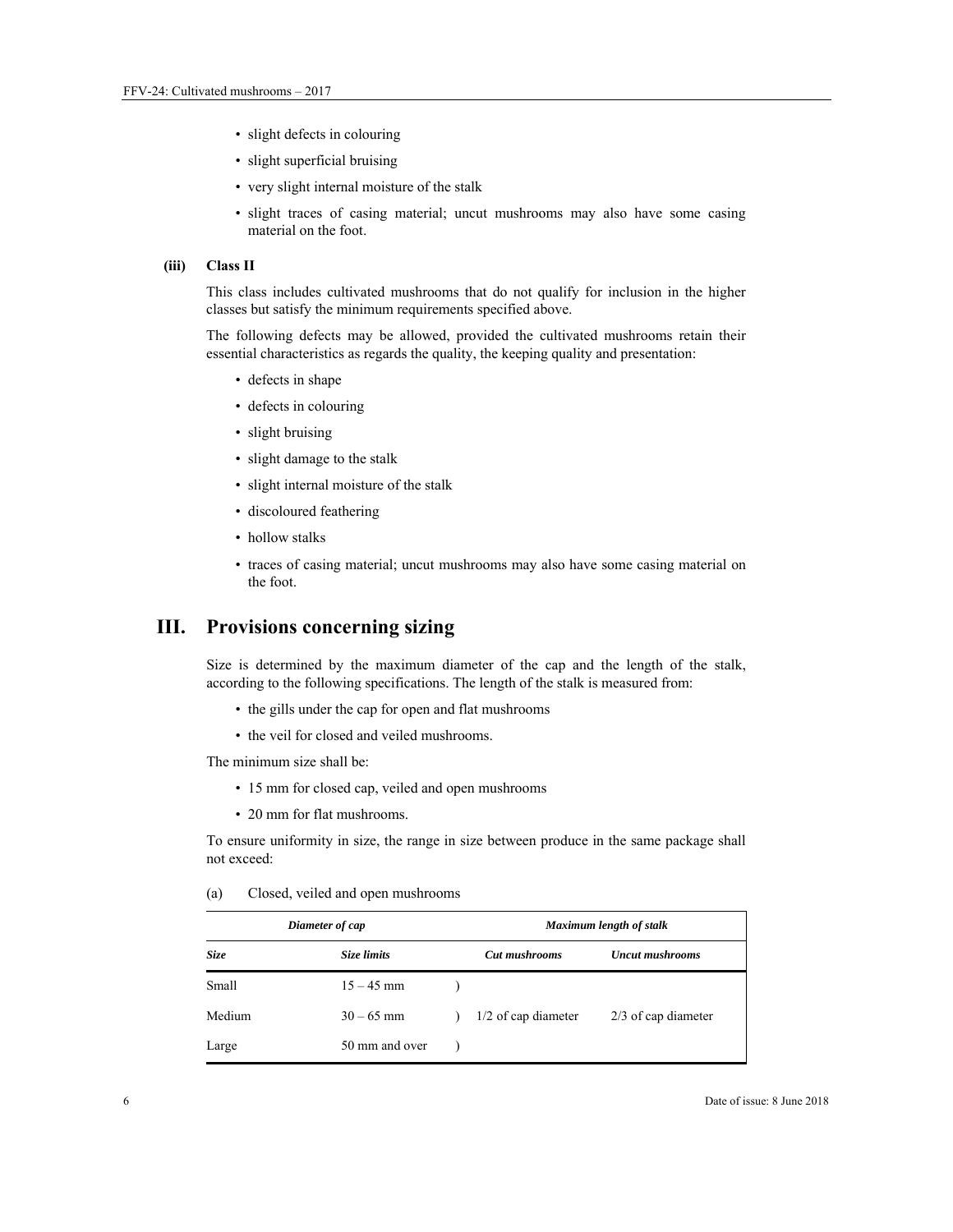#### (b) Flat mushrooms

| Diameter of cap |                | Maximum length of stalk |                       |                        |
|-----------------|----------------|-------------------------|-----------------------|------------------------|
| <b>Size</b>     | Size limits    |                         | <b>Cut mushrooms</b>  | <b>Uncut mushrooms</b> |
| Small           | $20 - 55$ mm   |                         | $2/3$ of cap diameter | $2/3$ of cap diameter  |
| Large           | 50 mm and over |                         |                       |                        |

Uniformity in size is compulsory for cultivated mushrooms of Class "Extra". Cultivated mushrooms of Classes I and II must meet the specified size ranges if the terms "small", "medium" or "large" are indicated.

## **IV. Provisions concerning tolerances**

At all marketing stages, tolerances in respect of quality and size shall be allowed in each lot for produce not satisfying the requirements of the class indicated.

#### **A. Quality tolerances**

#### **(i) "Extra" Class**

A total tolerance of 5 per cent, by number or weight, of cultivated mushrooms not satisfying the requirements of the class but meeting those of Class I is allowed. Within this tolerance not more than 0.5 per cent in total may consist of produce satisfying the requirements of Class II quality.

#### **(ii) Class I**

A total tolerance of 10 per cent, by number or weight, of cultivated mushrooms not satisfying the requirements of the class, but meeting those of Class II is allowed. Within this tolerance not more than 1 per cent in total may consist of produce satisfying neither the requirements of Class II quality nor the minimum requirements, or of produce affected by decay.

#### **(iii) Class II**

A total tolerance of 10 per cent, by number or weight, of cultivated mushrooms satisfying neither the requirements of the class nor the minimum requirements is allowed. Within this tolerance not more than 2 per cent in total may consist of produce affected by decay.

#### **B. Special tolerances where the stage of development is indicated**

|               | <b>Closed mushrooms</b>                                             | <b>Veiled mushrooms</b>                                                                                  | Open mushrooms                                                    |
|---------------|---------------------------------------------------------------------|----------------------------------------------------------------------------------------------------------|-------------------------------------------------------------------|
| "Extra" Class | $5\%$ , by number or<br>weight, of veiled                           | 5%, by number or<br>weight, of open<br>mushrooms are allowed mushrooms are allowed mushrooms are allowed | 5%, by number or<br>weight, of flat                               |
| Class I       | $10\%$ , by number or<br>weight, of veiled<br>mushrooms are allowed | $10\%$ , by number or<br>weight, of open<br>mushrooms are allowed                                        | $10\%$ , by number or<br>weight, of flat<br>mushrooms are allowed |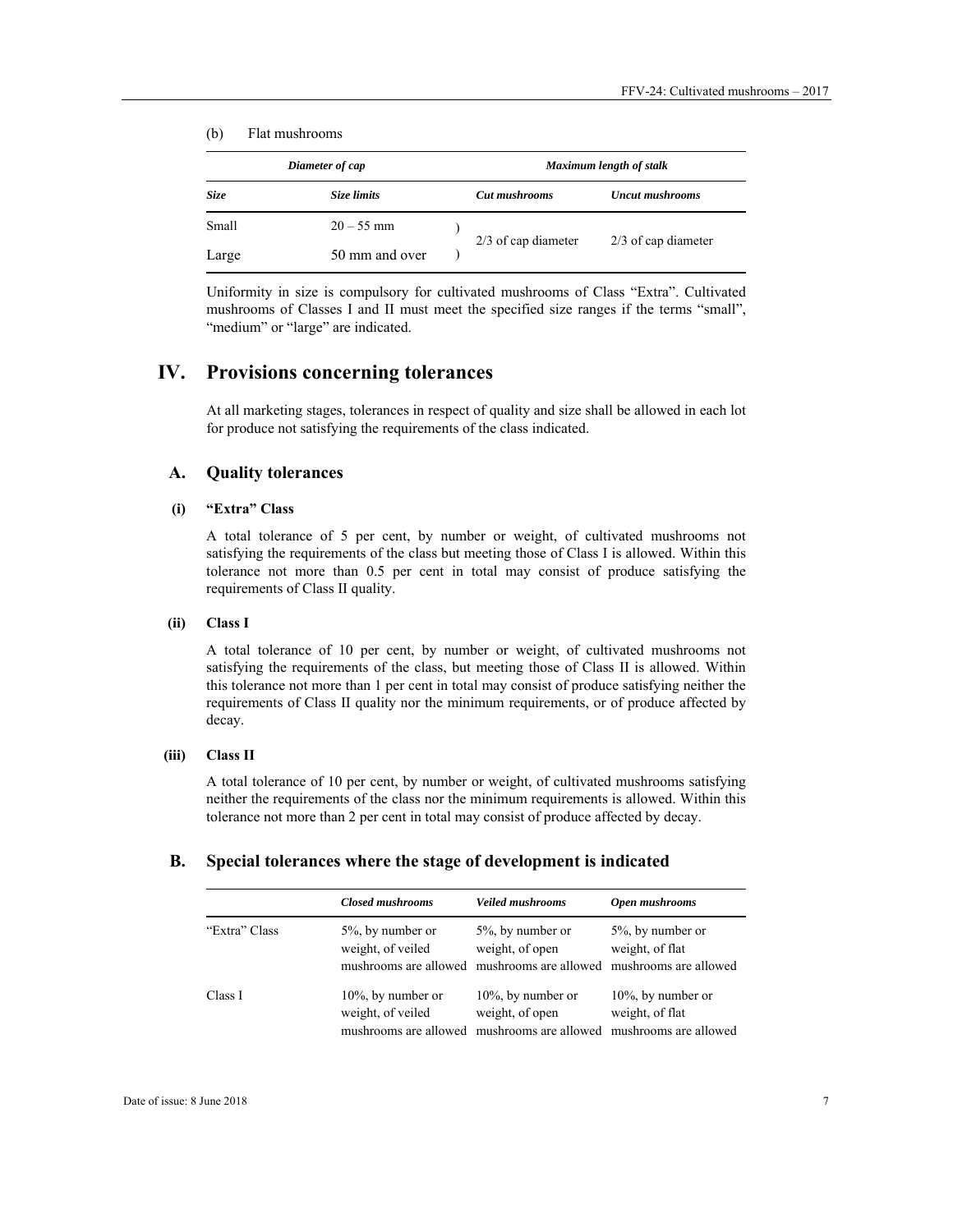|          | <b>Closed mushrooms</b>                                                    | <b>Veiled mushrooms</b>                  | Open mushrooms                                                                          |
|----------|----------------------------------------------------------------------------|------------------------------------------|-----------------------------------------------------------------------------------------|
| Class II | 25%, by number or<br>weight, of veiled or<br>open mushrooms are<br>allowed | $25\%$ , by number or<br>weight, of open | $25\%$ , by number or<br>weight, of flat<br>mushrooms are allowed mushrooms are allowed |

## **C. Size tolerances**

For all classes (if sized): a total tolerance of 10 per cent, by number or weight, of cultivated mushrooms not satisfying the requirements as regards sizing is allowed.

## **V. Provisions concerning presentation**

#### **A. Uniformity**

The contents of each package must be uniform and contain only cultivated mushrooms of the same origin, commercial type, quality and size (if sized).

However, a mixture of cultivated mushrooms of distinctly different colours and/or species other than *Agaricus* may be packed together in a sales package, provided they are uniform in quality and, for each colour and/or species concerned, in origin. However, in case of those mixtures uniformity in size is not required.

The visible part of the contents of the package must be representative of the entire contents.

#### **B. Packaging**

The cultivated mushrooms must be packed in such a way as to protect the produce properly.

The materials used inside the package must be clean and of a quality such as to avoid causing any external or internal damage to the produce. The use of materials, particularly of paper or stamps bearing trade specifications, is allowed, provided the printing or labelling has been done with non-toxic ink or glue.

Packages must be free of all foreign matter including excessive casing material.

## **VI. Provisions concerning marking**

Each package2 must bear the following particulars, in letters grouped on the same side, legibly and indelibly marked, and visible from the outside:

#### **A. Identification**

Packer and/or dispatcher/exporter:

 $\overline{a}$ 

<sup>&</sup>lt;sup>2</sup> These marking provisions do not apply to sales packages presented in packages. However, they do apply to sales packages (pre-packages) presented individually.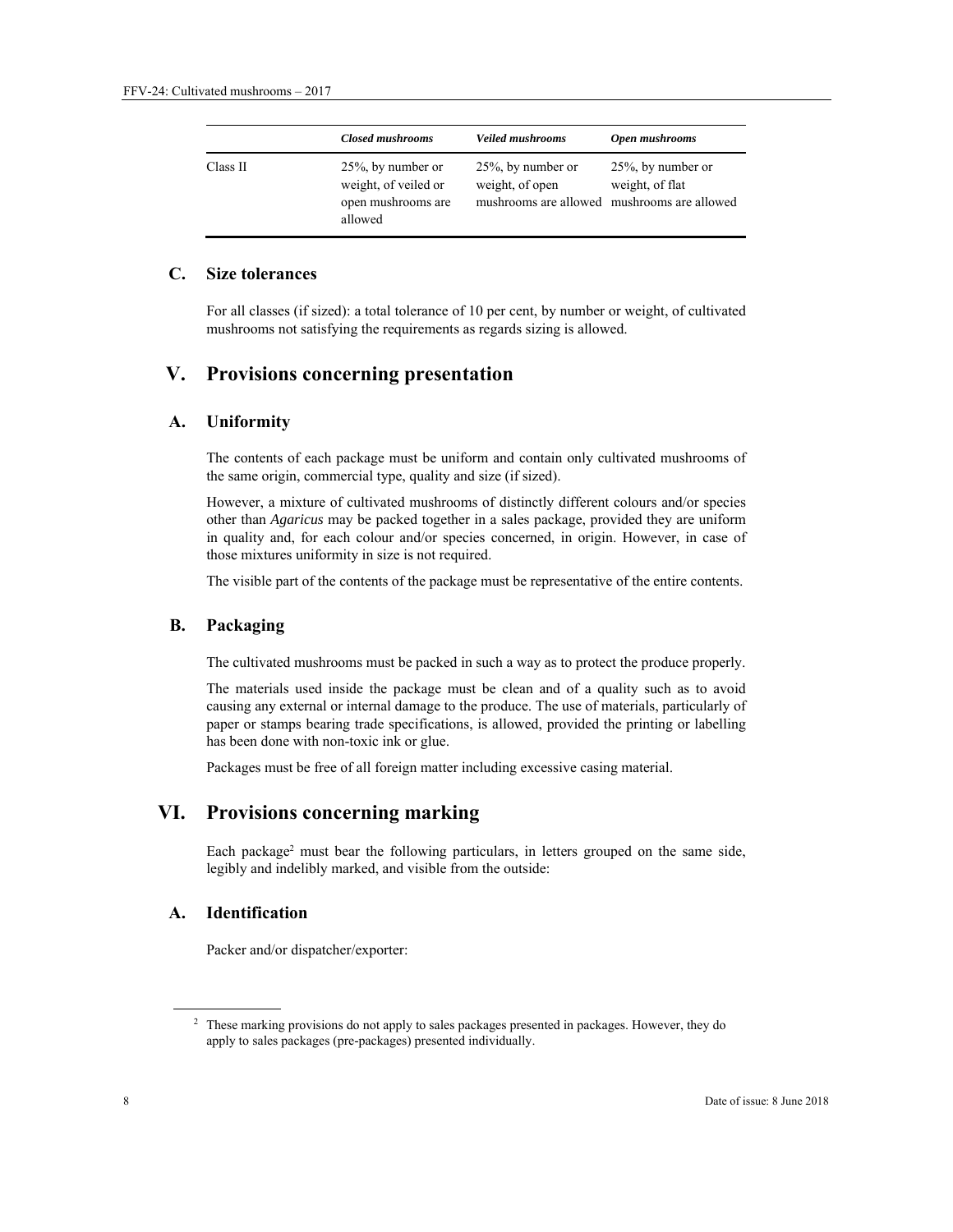Name and physical address (e.g. street/city/region/postal code and, if different from the country of origin, the country) or a code mark officially recognized by the national authority<sup>3</sup> if the country applying such a system is listed in the UNECE database.

#### **B. Nature of produce**

- If the contents are not visible from the outside:
	- "Cultivated mushrooms"
	- "Cut" or "uncut"
	- Colour if not "white"
- "Mixture of cultivated mushrooms", or equivalent denomination, in the case of a mixture of distinctly different colours and/or species other than *Agaricus*. If the produce is not visible from the outside, the colours and/or species must be indicated.

## **C. Origin of produce**

- Country of origin<sup>4</sup> and, optionally, district where grown, or national, regional or local place name.
- In the case of a mixture of distinctly different colours and/or species, other than *Agaricus*, of cultivated mushrooms of different origins, the indication of each country of origin shall appear next to the name of the colour and/or species concerned.

#### **D. Commercial specifications**

- Class
- Size (if sized) expressed as minimum and maximum cap diameters or by the term "small", "medium" or "large"
- Stage of development (optional).

#### **E. Official control mark (optional)**

Adopted 1970

Last revised 2012

Aligned with the Standard Layout 2017

 $\overline{a}$ 

<sup>&</sup>lt;sup>3</sup> The national legislation of a number of countries requires the explicit declaration of the name and address. However, in the case where a code mark is used, the reference "packer and/or dispatcher (or equivalent abbreviations)" has to be indicated in close connection with the code mark, and the code mark should be preceded by the ISO 3166 (alpha) country/area code of the recognizing country, if not the country of origin.<br><sup>4</sup> The full or a commonly used name should be indicated.